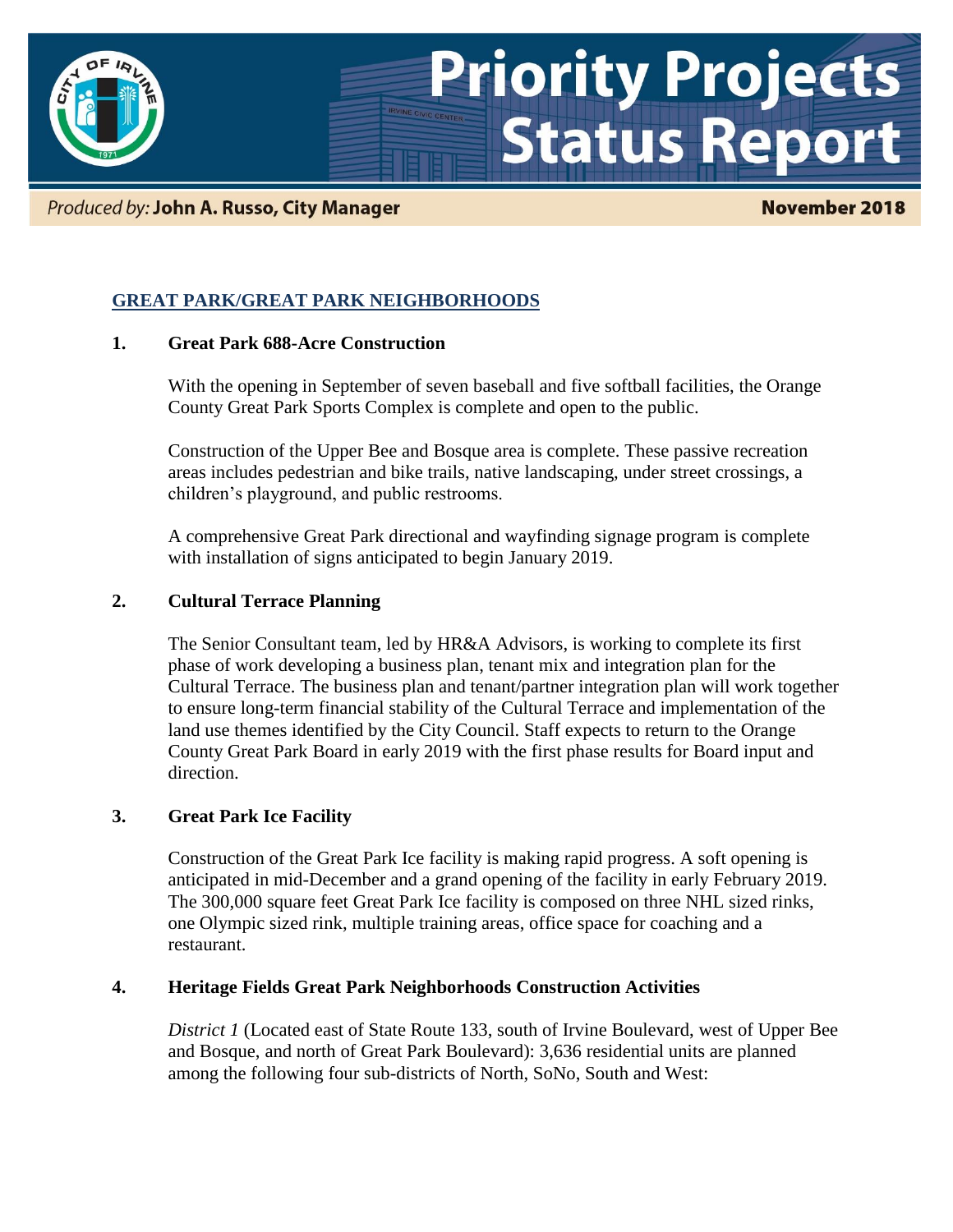- North (Located east of Ridge Valley, between Irvine Boulevard and Great Park Boulevard; comprised of the Beacon Park and Parasol Park neighborhoods): District 1-North will include 1,961 homes, multiple parks and 10,000 square feet of multi-use development.
	- a) Beacon Park will have 1,029 homes consisting of 411 single-family detached homes and 618 condominiums. All 1,029 homes have been permitted. There are six homes still under construction. Sales are ongoing.
	- b) Parasol Park will have 932 total homes consisting of 609 condominiums, 157 senior affordable apartments, and 166 family affordable apartments. There are 870 homes complete with the remaining units under construction. Sales are ongoing.
- SoNo (Located on the north side of Great Park Boulevard, between Ridge Valley and Bosque): The City is processing a discretionary application from FivePoint for 247 for sale residential units and 28,560 square feet of non-residential development.
- South (Located south of Great Park Boulevard, north of Wolfpack, east of Ridge Valley and west of the Orange County Great Park): FivePoint is refining a discretionary application for 586 residential units, a 162-room hotel, and 506,270 square feet of non-residential development (i.e., retail, office, and R&D).
- West (Located east of State Route 133, south of Irvine Boulevard, west of Ridge Valley, and north of Great Park Boulevard): When complete, this neighborhood will have a total of 841 units. In April 2018, the City approved 536 market rate condominiums and the developer expects to begin construction in the near future. In August 2018, the remaining residential entitlement was approved as 187 senior affordable apartments.

*Broadcom Campus (District 3)*: Bounded by Barranca Parkway on the north, Alton Parkway on the south, the existing Alton Plaza business park on the west, and bisected by a segment of Marine Way. FivePoint received approval of a modification to reduce the project from two-million square feet in eight buildings to 1,039,021 square feet in four buildings. Leasing is underway.

*District 4* (Located south of Irvine Boulevard and north of the Orange County Great Park): Consists of 1,007 residential units, 70,000 square feet of commercial use, one K-8 school, and three private neighborhood parks. The K-8 school opened August 23, 2018. 62 units exist and permits for another 429 homes have been issued. Construction continues.

*District 5-North* (Located on the south side of Irvine Boulevard generally between Chinon and Wildlife Corridor): The City is processing applications to subdivide 238 gross acres for development with 124 single-family detached homes, 1,448 attached and detached condominiums, and 143 family affordable apartment units, private neighborhood parks,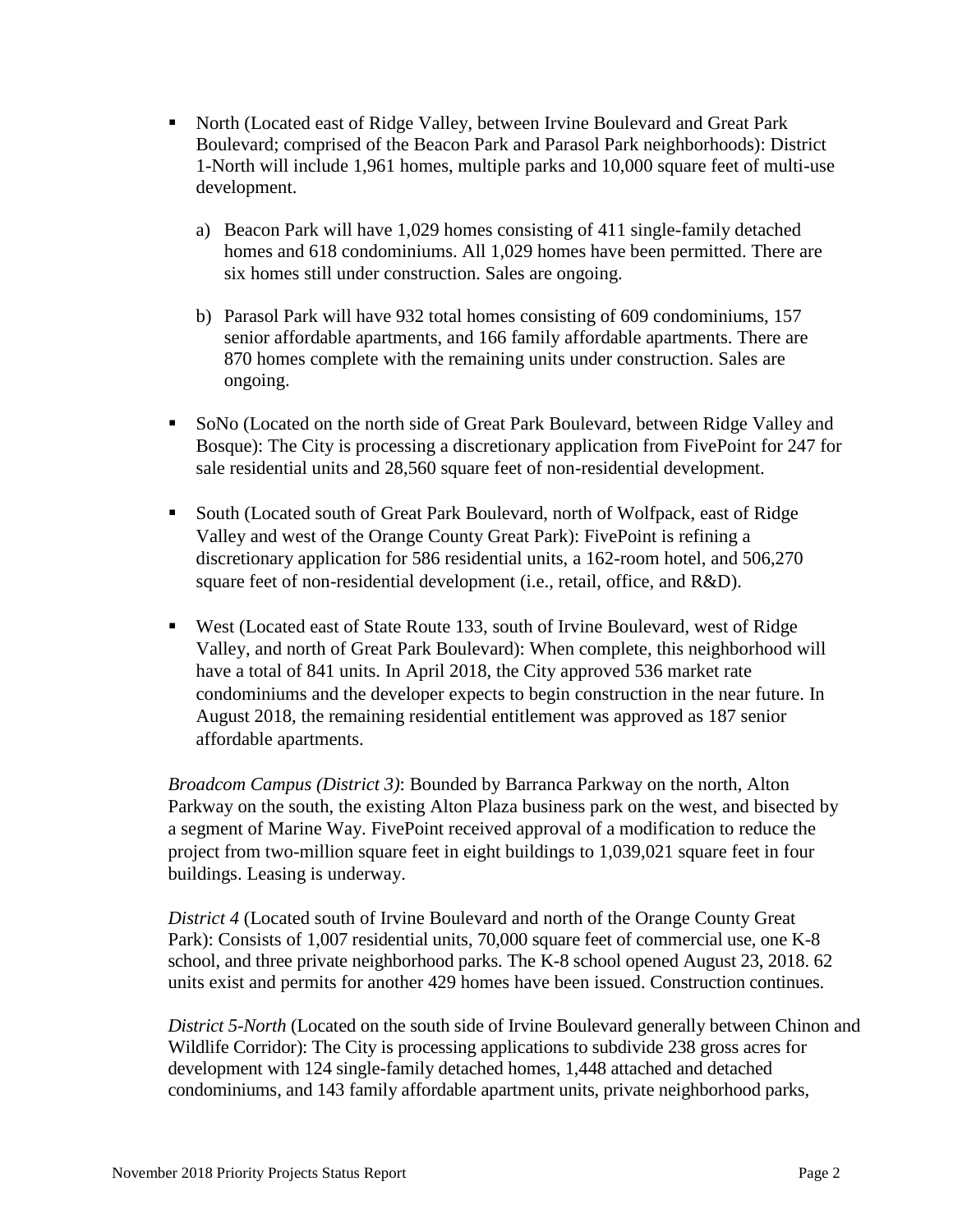44,600 square feet of multi-use, childcare, and a K-8 school. The Planning Commission approved the Master Plan for the 1,715 residential units.

*District 6* (Located east of the Orange County Great Park Cultural Terrace site; and on the north and south side of the railroad tracks): On March 14, 2017, the City Council approved issuance of an Interim Use Permit to FivePoint for a 12,000-seat temporary amphitheater. The Permit, which is valid for three full concert seasons, includes associated concessions, support uses, access roads and a parking lot to be operated by Live Nation. The completed temporary amphitheater is located on 50 acres of vacant, undeveloped privately-owned land, approximately 1,200 feet north of Irvine Station. Concerts for the 2018 season, which is the first full concert season, began May 11 and is scheduled to conclude in early November.

*District 7*: Bounded by Portola Springs (Planning Area 6) to the north and west, Irvine Boulevard to the south, and the FBI parcel to the east. The gated community within the Great Park Neighborhoods, commonly known by its marketing name, Altair, consists of 840 residential units (693 single-family detached units, 147 detached condominium units) and two private neighborhood parks. 634 homes have been permitted, of which 280 are complete and ready for occupancy; the remainder are in various stages of construction. Models have been open to the public since September 2017. Construction continues.

## **5. Backbone Infrastructure**

Backbone infrastructure includes roadways and associated underground utilities to facilitate the development of the Great Park and private Heritage Fields Great Park Neighborhoods. The Public Works led Western Sector street improvements construction is underway. The first phase of streets were paved in October and will be open by end of December. Construction of the upper portions of the Agua Chinon water mitigation channel, located on the eastern side of the Great Park is complete and under a plant establishment phase. The final segments will be constructed during FivePoint development in that area. Construction of the first phase of the Wildlife Corridor has begun.

## **DEVELOPMENT PROCESSING**

### **6. Irvine Company Orchard Hills**

4,088 units are anticipated for Neighborhoods 1-4 of Orchard Hills, located north of Portola Parkway. Master plans and tract maps in Neighborhood 1 include entitlements for 1,105 units, of which 183 units are remaining to be constructed. All 809 units within Neighborhood 2 have been constructed. In Neighborhood 3, 923 units have been entitled, of which 624 units are remaining to be constructed. Future programs for the remaining vacant parcels in Neighborhoods 1, 3 and 4 anticipate the remaining entitlement of 1,251 units.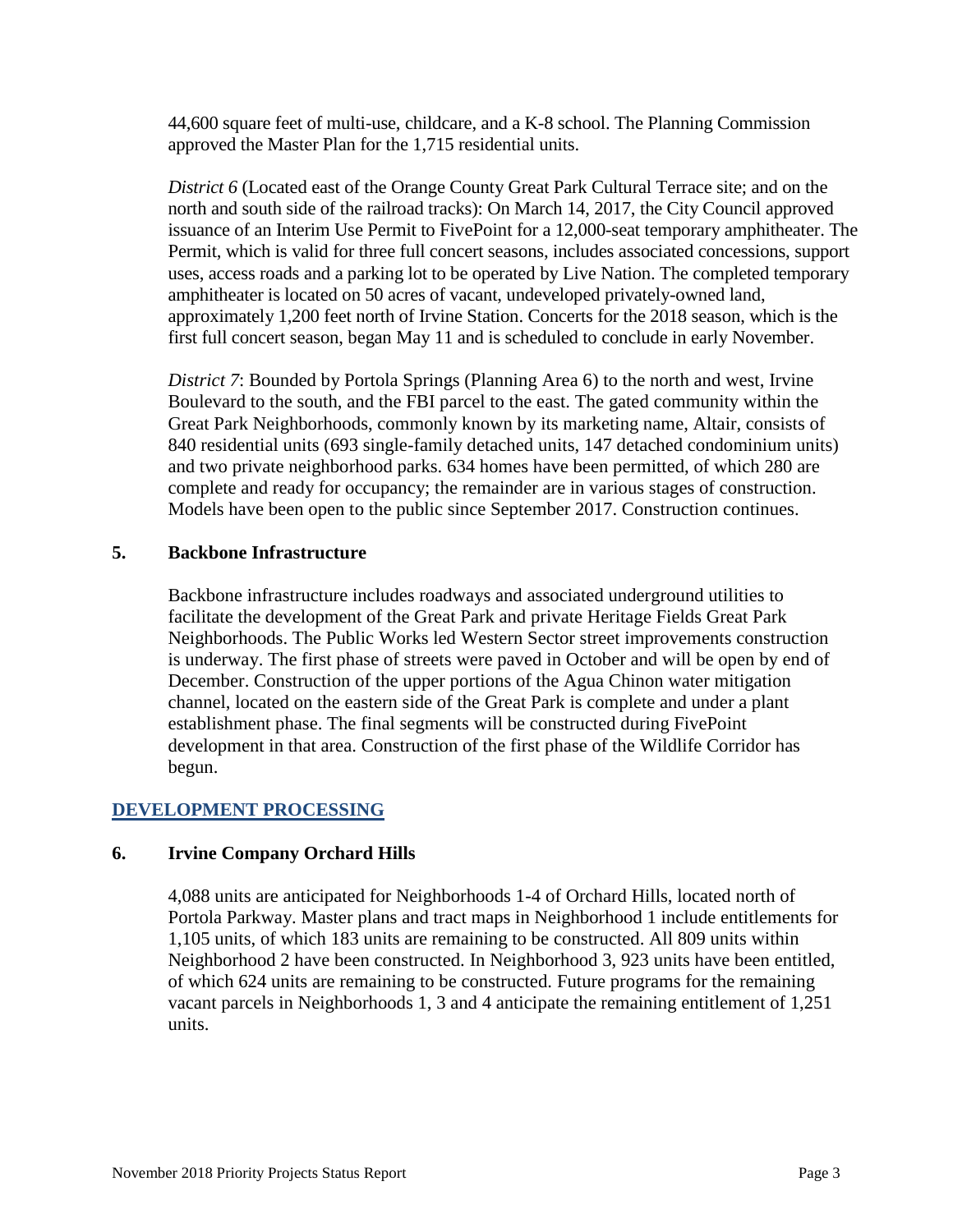## **7. Irvine Company Eastwood**

The 1,798 for-sale unit project is located at the northwest corner of Jeffrey Road and Irvine Boulevard. 1,569 homes are complete or under construction. Construction plans for the remaining units are under review. Sales are ongoing.

### **8. Irvine Company Portola Springs**

Development continues across the eastern half of the Planning Area. Approximately 3,097 of the planned 4,602 homes are complete, with 1,038 under construction in Neighborhoods 3, 4B and 5A. Tract map and master plan applications are under review for another 414 homes in Neighborhood 5B. Future programs for the remaining vacant parcels in Neighborhood 5B/5C anticipate the remaining entitlement of 53 units.

 The community park construction is underway with opening anticipated for late 2018/early 2019. The new park includes a 14,000-square-foot community center, two lighted softball fields, two lighted soccer fields, six pickle-ball courts, three tennis courts, and a sand volleyball court.

## **9. Irvine Spectrum**

- Shell construction of the second 20-story, 450,000-square-foot office tower located at Spectrum Center Drive and Gateway is complete. Tenant improvements continue as new businesses occupy the building.
- At Spectrum Center, new buildings containing smaller tenant suites were completed in early August to replace the former Macy's. A new three-level parking structure located east of Target is under construction. Completion of the retail suites is expected in winter 2018 and completion of the parking garage is expected in spring 2019.
- An application was submitted to convert the former Volvo dealership at 44 Auto Center Drive into a combined Lamborghini and McLaren dealership in Irvine Spectrum 2 (Planning Area 35). The Zoning Administrator will review the application for the expansion of the dealership building and new storage building in early 2019.

### **10. Irvine Company Cypress Village**

- Both the 459 detached condominium neighborhood, and the 243 age-qualified development, approved at the corner of Trabuco and State Route 133, are nearly complete. Sales are ongoing.
- A Master Plan and Park Plan are under review for construction of an 80-unit affordable apartment complex (Salerno) located at Nightmist and Sand Canyon. Review of the proposal is expected December 2018.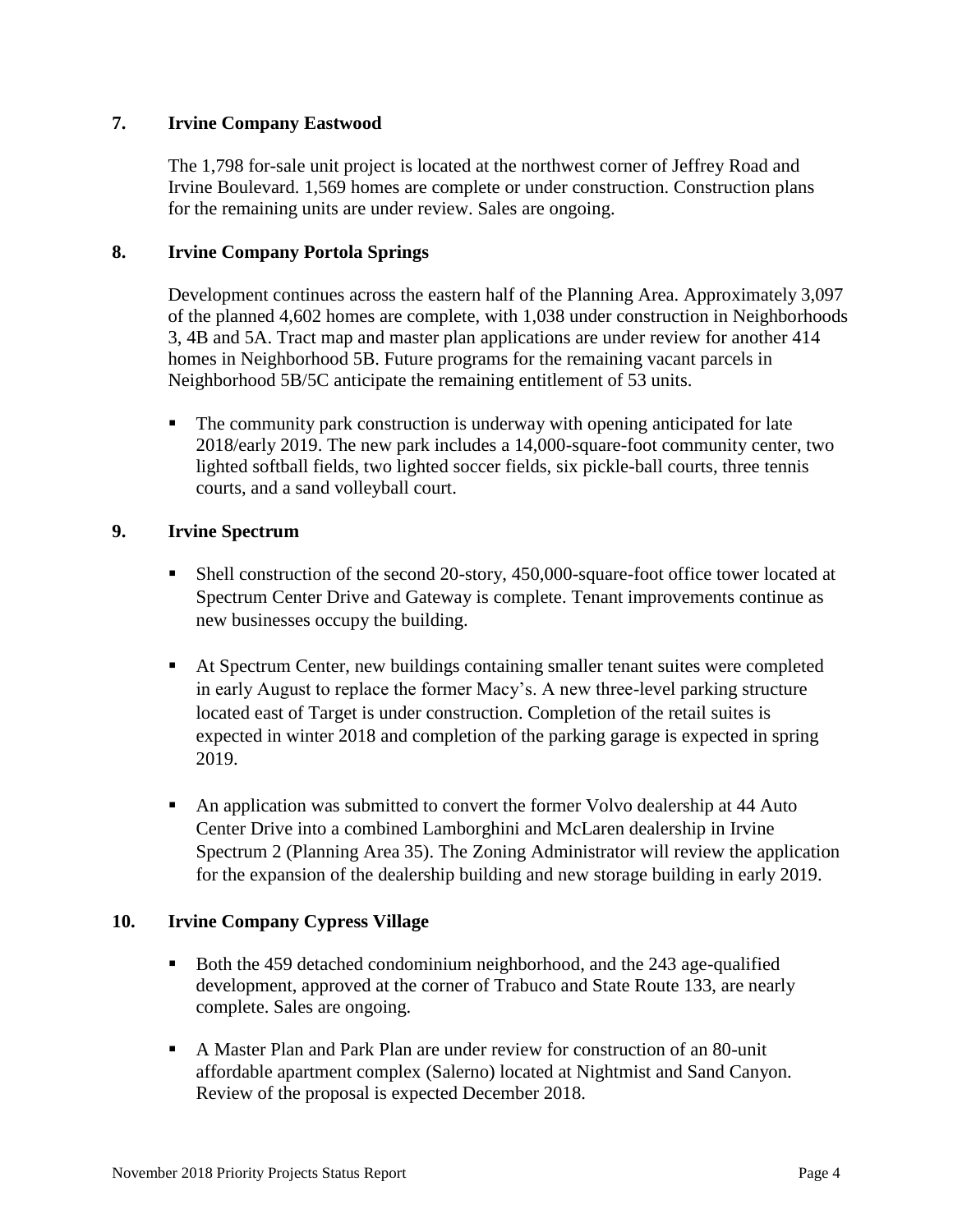## **11. Los Olivos**

Phase 1, consisting of 1,750 apartment units, is complete. Phase 2, consisting of a 936 unit apartment project is under construction. Specific designs for 169 for-sale condominiums were approved in December 2017. The final 845 apartments were approved May 3, 2018. Construction continues.

• The park and community center construction is underway with anticipated completion of March 2019. The park will include an 8,500-square-foot community center, one lighted soccer field, one lighted baseball field, one lighted basketball court, and four lighted tennis courts.

## **12. Quail Hill**

Phases 1 and 2 of Spectrum Terrace, consisting of approximately 700,000 square feet of office and amenity buildings, is under construction.

## **IBC RESIDENTIAL AND MIXED-USE DEVELOPMENT STRATEGY**

### **13. Implementation of Irvine Business Complex Mixed-Use Strategy**

- Staff is evaluating incentives for additional retail in the Irvine Business Complex (IBC) as part of the Comprehensive General Plan Update. Keyser Marston Associates is preparing a Retail Opportunities Analysis. The study will be presented to the Planning Commission in early 2019.
- The search for IBC park sites is underway. Community Services, through a formal Request for Proposals process, has retained real estate broker Lee and Associates to provide professional real estate identification and acquisition (broker) services. Upon identification of a viable park site(s), staff will request further direction from the City Council.

#### Projects Completed

- The Alton (Equity Residential): 344-unit apartment project (17 affordable units) at the northwest corner of Alton Parkway and Millikan Avenue.
- The Residences on Jamboree (United Dominion Realty): 381-unit apartment project (38 affordable units) at the corner of Jamboree Road and Kelvin Avenue.
- Metropolis (Garden Communities): 457-unit apartment project (15 affordable units) at the corner of Main Street and Cartwright Road.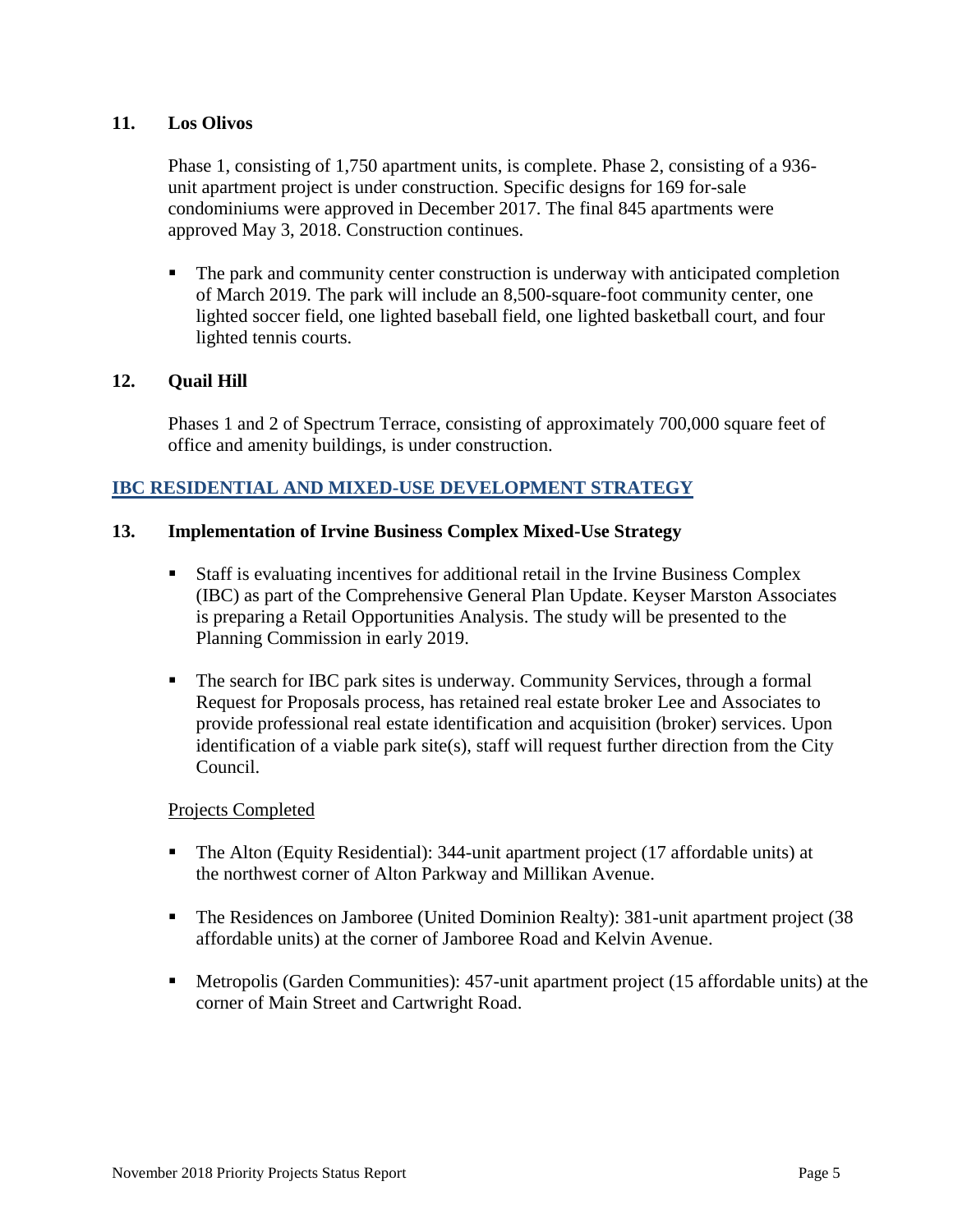### Projects Under Construction

- Fusion 360: 280-unit apartment project (29 affordable units) near McGaw and Murphy Avenues.
- Main & Jamboree: 388-unit apartment project (39 affordable unit) at the corner of Main Street and Jamboree Road.
- Garden Communities: 700 units are under construction of the first phase of the 1,600unit project (70 affordable units) at the corner of Campus Drive and Teller Avenue.
- Sares Regis: 520-unit apartment project within Park Place, at Michelson Drive and Jamboree Road.
- Rize / Irvine Gateway (Fairfield Residential): 363 apartments and 71 townhomes project (44 affordable apartments), located along Von Karman Avenue, just south of Alton Parkway.
- <sup>2152-2182</sup> Alton Parkway: 357-unit apartment project (36 affordable units) at the corner of Alton Parkway and Von Karman Avenue.
- Intracorp (17822 Gillette Ave): Approved 137-unit apartment project located off Gillette Avenue, west of the Gillette Avenue and Main Street intersection.
- Intracorp (17811 Gillette Ave): Approved 44-unit for-sale residential project located off Gillette Avenue near MacArthur Boulevard.

## Residential Pending Projects

- Great Far East: Approved 371-unit apartment project (38 affordable units) at the corner of Derian and Kelvin Avenues. Building permit applications have not been submitted.
- Garden Communities: Approved 876-apartment unit project (89 affordable units) with a one-acre publicly accessible neighborhood park near the intersection of Von Karman Avenue and Campus Drive. Building permit applications have not been submitted. The Park Design for the one-acre publically accessible park is under review.
- $\blacksquare$  J & R Group: Approved 272-unit apartment project (28 affordable units) at the northeast corner of Main and Cartwright. Building permit applications have not been submitted.
- LBA Realty: Approved 178-unit apartment project (19 affordable units) located at the intersection of Main Street and Gillette Avenue. Building permit applications have not been submitted.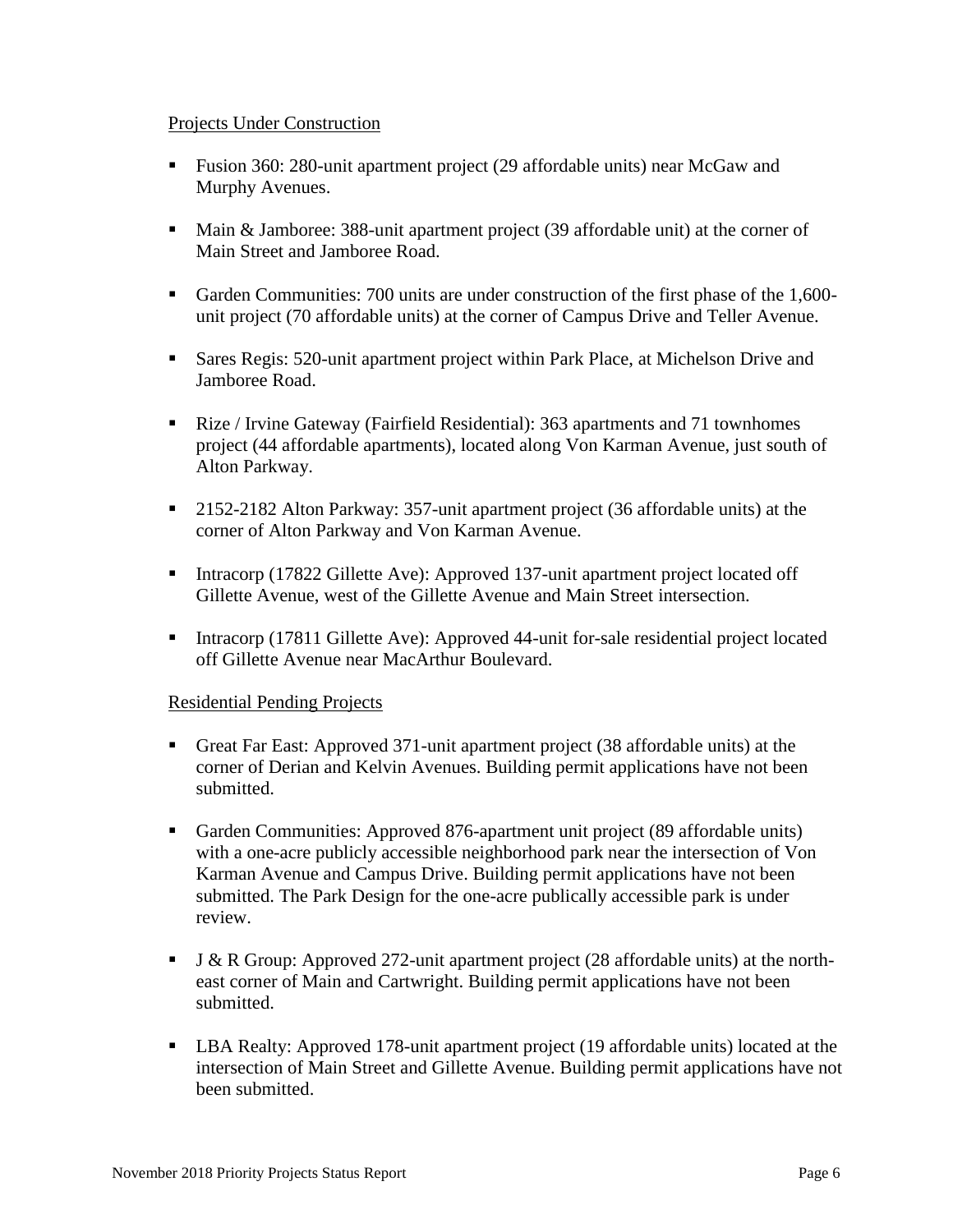- Wong Properties: Approved 357-unit apartment project (36 affordable units) located at the intersection of Alton Parkway and Von Karman Avenue. Building permit applications have not been submitted.
- Blue Bay Condos (Natura City): Approved 120-unit condominium project located on McGaw Avenue between Derian Avenue and Jamboree Road. Building permit applications have not been submitted. The Park Design for the project was approved April 2018.
- Intracorp: Approved 39-unit for-sale residential project located at Gillette Avenue and Main Street. Building permit applications are under review.
- **MVE & Partners: Approved 150-unit apartment project located on Main Street and** Cartwright Road. Building permit applications have not been submitted.

## Non-Residential Pending Projects

- SBLP Irvine, LLC: A 424,113-square-foot, eight-story congregate care facility containing 230 independent living quarters, 110 assisted living quarters and 30 memory care rooms at the intersection of Millikan and Barranca. Review of the project is scheduled for the end of 2018.
- LBA Park Place office building: Approved 198,000-square-foot, six-story office tower adjacent to the 405 Freeway.
- Diamond Jamboree: Approved six-story parking structure and 25,000 square feet of retail and restaurant space located on Alton Parkway.
- Edwards Life Sciences: Proposed 180,000-square-foot expansion of office and manufacturing campus, with total development of approximately 1,000,000 square feet. This proposal is scheduled to be reviewed in December 2018.
- Boardwalk Office: The shell and core of the two office buildings totaling 500,000 square feet is complete. Tenant improvements are on-going.

### **14. Hotels in Irvine Business Complex**

Staybridge Hotel: 168 room hotel at 1660 Barranca Parkway is under construction

### Pending Projects

**Elements Hotel: 122 room extended-stay hotel at 17662 Armstrong Avenue. Construction** plans are under review.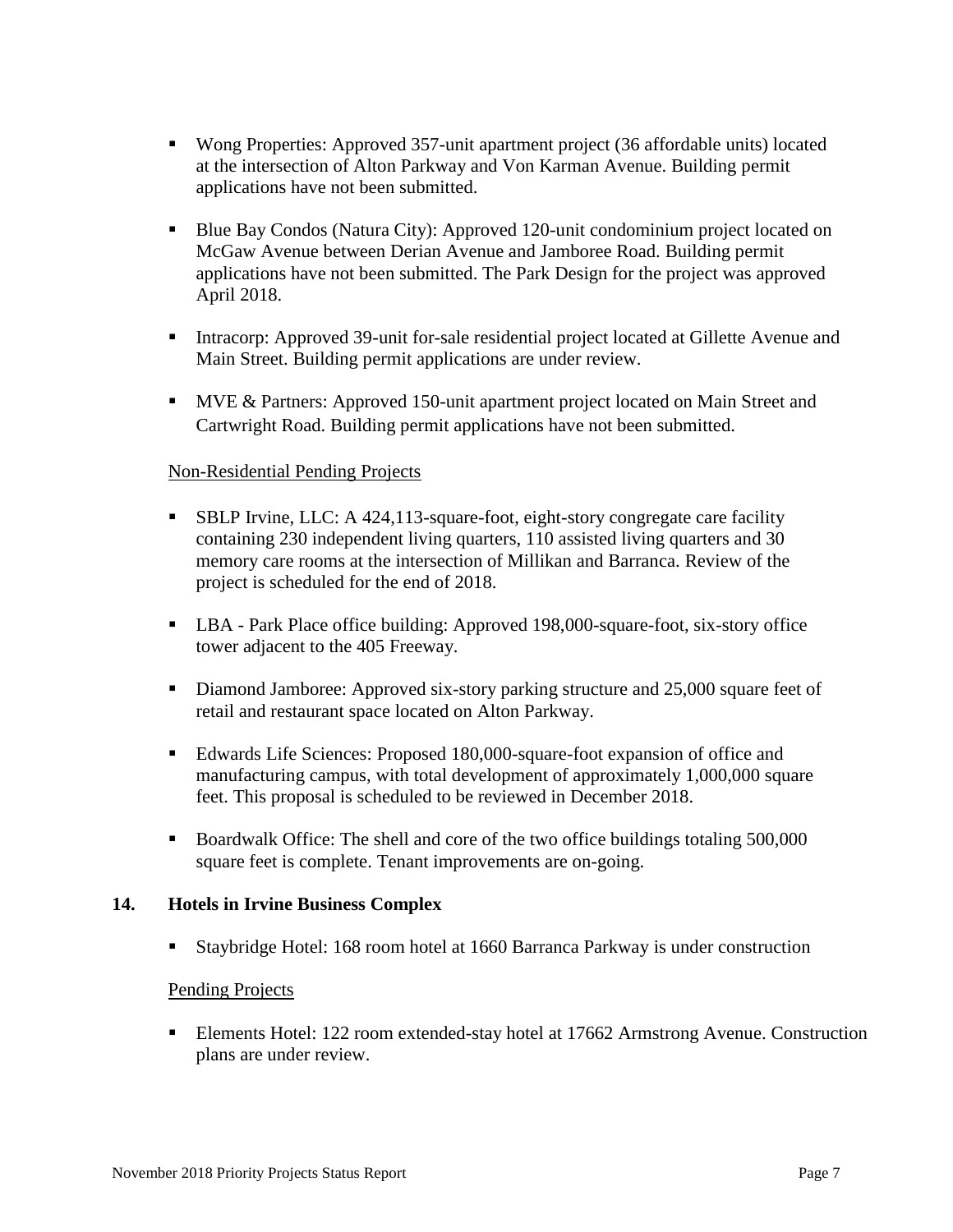- The Landmark: 448,200-square-foot office tower, a 386-room hotel and 13,665 square feet of retail, mixed-use complex along MacArthur Boulevard between Campus Drive and Douglass Street was approved. Construction plans have not been submitted.
- TownePlace Suites Hotel: 165-room extended-stay hotel located along White Road south of Cartwright Road was approved. Construction plans are under review.

# **INFRASTRUCTURE AND TRANSPORTATION**

### **15. Construction and Roadway Infrastructure Improvements**

- The Annual Street Rehabilitation and Slurry Seal project is underway and includes street paving in the village of Northwood. Completion is scheduled for June 2019.
- The University Widening project between MacArthur and Campus is underway. The project will add one new travel lane in each direction and upgrade traffic signals to assist in managing traffic congestion. Completion is scheduled for July 2019.
- Construction plans for Protected-Permissive Left-Turn Phasing at five intersections were approved in April 2018. Construction has started and anticipated to be complete in February 2019.
- The Culver/University intersection widening project is anticipated to begin in November 2018 with completion in October 2019.

### **16. Transportation**

- City Council approved the acceptance of Mobile Source Air Pollution Reduction Review Committee (MSRC) funds for electric vehicle charging infrastructure. Staff is moving forward on design and installation of electric vehicle charging infrastructure at the Irvine Civic Center and the Irvine Train Station.
- Staff is moving forward with corridor selection to deploy adaptive signal technology on one major corridor in the City. Benefits of this technology include allowing City traffic signals to adapt to unexpected changes in traffic conditions, improve travel time reliability, prolong the effectiveness of traffic signal timing, and reduce congestion delay by up to 10 percent along the chosen corridor. The consultant work on the corridor selection is expected to be completed this winter.
- Following a competitive bid process, a contractor has been selected to construct improvements as part of the Irvine Center Drive/Edinger Avenue Regional Traffic Signal Synchronization Project (RTSSP), after which time updated corridor timing plans will be implemented.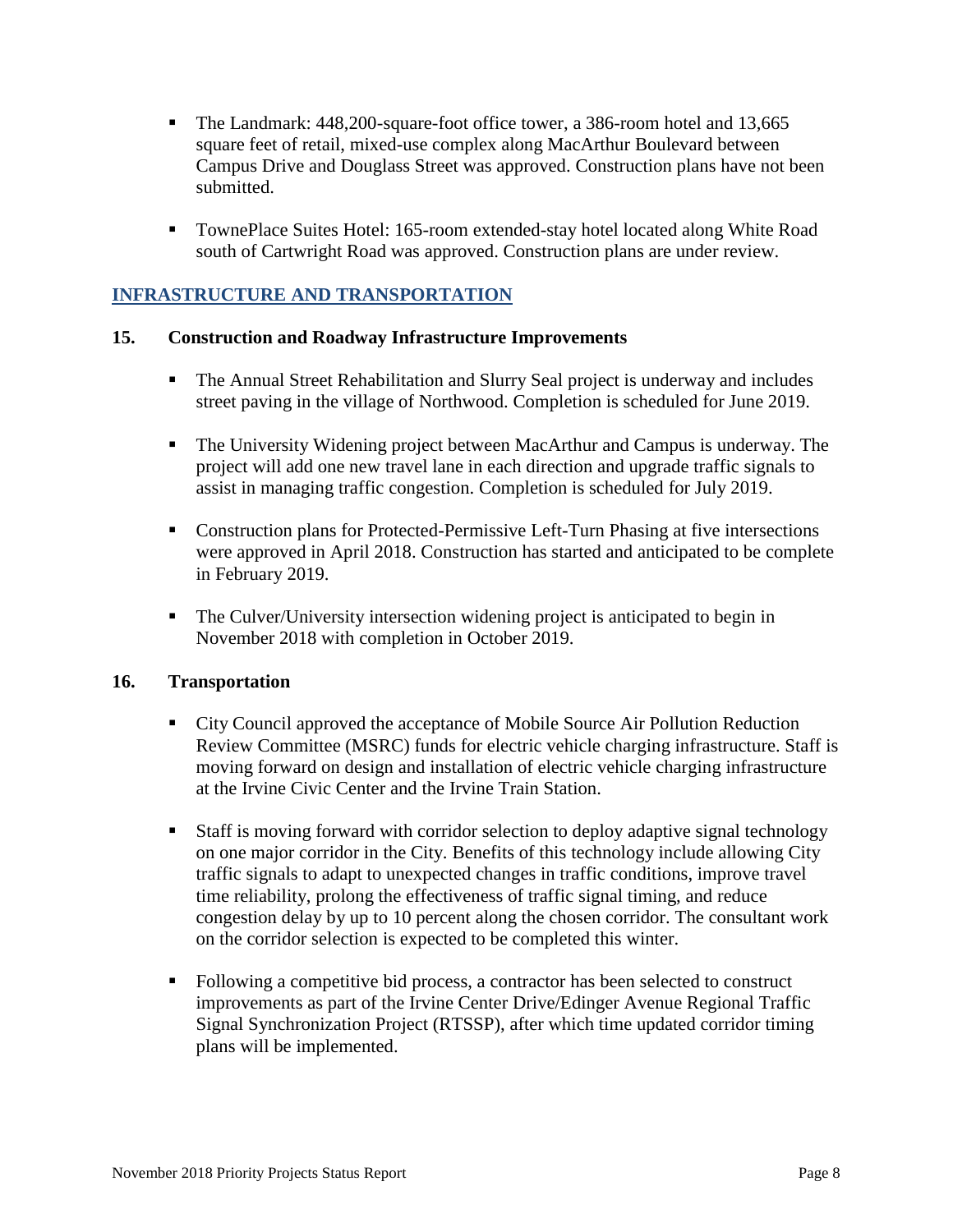- The selection process for a contractor is underway for the Von Karman Avenue/Tustin Ranch Road RTSSP. Implementation of the corridor timing plans for the Irvine Boulevard RTSSP will be completed by end of November.
- Staff is developing updated corridor timing plans for Jeffrey Road/University Drive, Michelson Drive, Campus Drive, Bryan Avenue, and the Caltrans interchange areas of Jamboree Road, Jeffrey Road and Sand Canyon Avenue.
- Staff is working with the Orange County Transportation Authority (OCTA) to begin the two new Project V Community-based routes. Six new vehicles have been procured and will be delivered to OCTA. Route testing is being conducted, schedules are being developed, and signage is being ordered. OCTA will market the new routes and will hire and oversee the operator of the service.

## **17. Irvine Animal Care Center – Renovation/Expansion**

A Request for Proposals for the design of a new Animal Care Center at the existing site adjacent to the City Operations Support Facility on Oak Canyon is underway. The consultant selection is expected to be presented for City Council consideration in January 2019. The project also includes design of a temporary center at the City's nearby dog park, Bark Park, which is within walking distance of the existing Center, and three new dog parks. The temporary relocation of the animal care operations to the nearby location will allow for uninterrupted construction of the new Center at the existing site.

### **18. Bommer Canyon Rehabilitation**

RJM Design Group was identified through a Request for Proposals to conduct community outreach and develop conceptual plans for the Bommer Canyon Cattle Camp Rehabilitation Project. On April 25, 2018, the City and RJM held a public workshop to gather community input on desired features for a draft park design. Staff presented the proposed park rehabilitation plan to the Community Services Commission in October 2018. The park rehabilitation plan is agendized for the November13 City Council meeting. The project is on an expedited schedule due to an approximately \$937,000 grant awarded to the City by the State Department of Housing and Community Development; grant funding must be expended by June 2019. Additional funding for project construction is in the Fiscal Year 2018-19 Capital Improvement Program budget.

### **19. Heritage Park Master Plan**

On February 13, 2018, the City Council provided direction outlining the scope for the Heritage Park Master Plan development. The master plan is expected to include such elements as the Fine Arts Center, Community Center, Library, parking and overall site use. Extensive public outreach will be a critical component of the planning and design process. Following the distribution of the Request for Proposals in March of 2018, the firm MIG, Inc. was selected to lead the planning project which is underway. Community outreach and planning phases anticipated for completion by the end of 2019.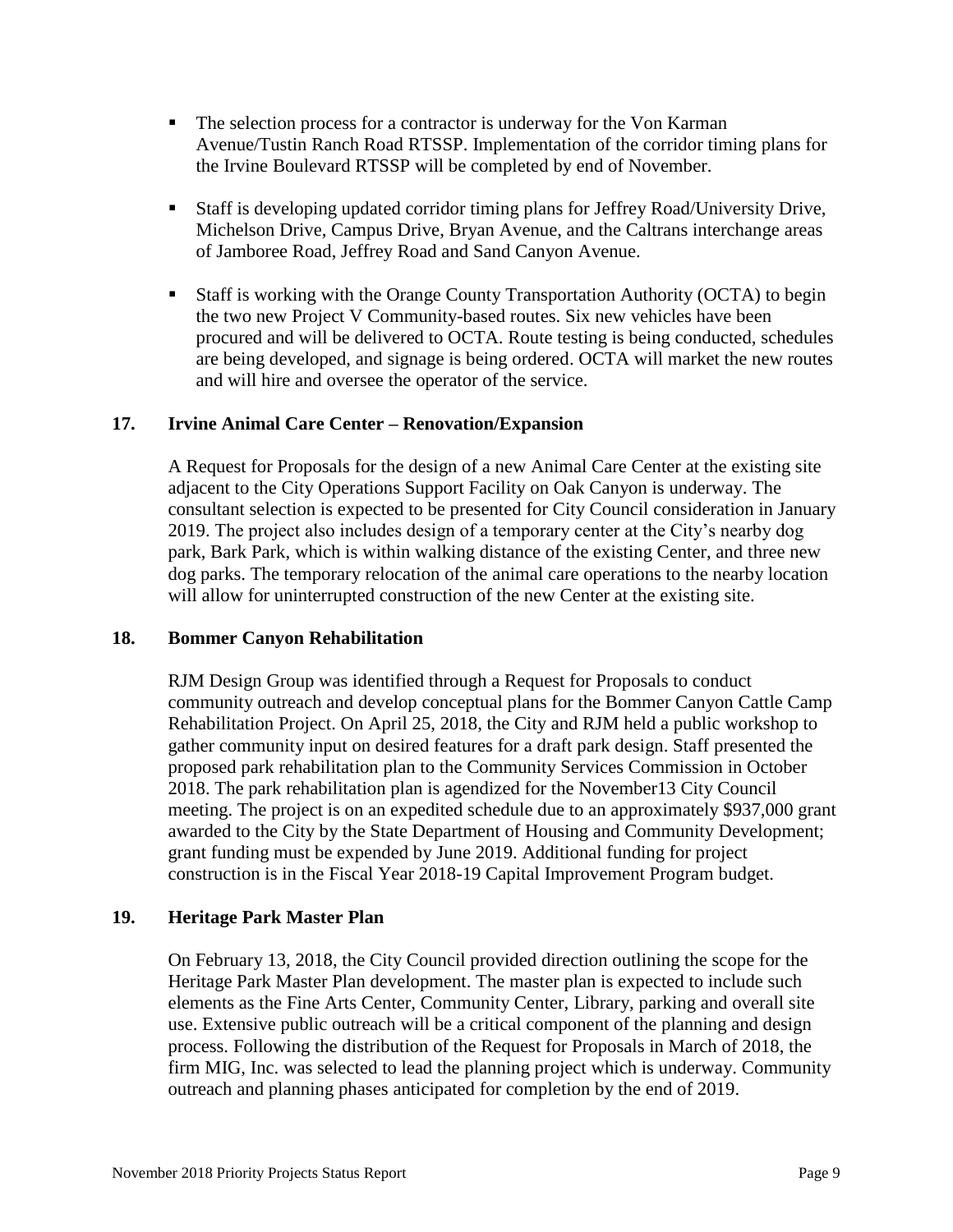## **REGIONAL AND STATE ASSOCIATION / AGENCY ACTIONS**

#### **20. State of California – Redevelopment Dissolution and City Lawsuits**

The City has received seven payments under the settlement agreement totaling \$56 million of the \$292 million due under the agreement. The City Council approved providing the Irvine Community Land Trust 10%, or \$29.2 million of the settlement amount. The next payment is expected in January 2019.

The latest lawsuit surrounding payment for the County of Orange Implementation Agreement No. 1 has settled and the payment will now be considered allowed by the Department of Finance (DOF). Staff continues to work with the County of Orange on payment of Tax Equity Allocation (TEA) portion on the Great Park project area.

As a result of favorable changes in the economic and housing markets, we are seeing faster repayment of the settlement agreement than was originally projected.

#### **21. Southern California Veterans Cemetery**

After the City Council approved a land exchange agreement and required zone text amendment to bring a State Veterans Cemetery to the Strawberry Fields/Bake Parkway site, a voter referendum placed the zone text amendment on the June 5, 2018 Irvine Special Election ballot. Measure B to approve the zone text amendment was defeated. At its July 10, 2018 meeting the City Council requested additional information for review by several Commissions. Staff is preparing requested cost, financial impact, timeline, traffic, agreement review, and more regarding the Amended and Restated Development Agreement (ARDA) site adjacent to the Great Park and the proposed golf course site in the Great Park. The requested information will be presented to the Finance, Transportation, and Planning Commissions at the November 19, 20 and December 6 meetings.

## **COMMUNITY OUTREACH**

### **22. General Plan Update**

Staff presented the survey results and Planning Framework for the General Plan Update to the City Council. The City Council directed staff to investigate the feasibility of additional outreach to demographics underrepresented in the survey results, and to reevaluate the questions and methodology used. Staff is drafting a request for proposals for additional survey work and will present the scope of work to the Planning Commission later this year.

#### **23. Irvine Sunshine Ordinance**

At the October 23, City Council meeting, the City Council unanimously (by those members present) introduced and read for first reading, the Irvine Sunshine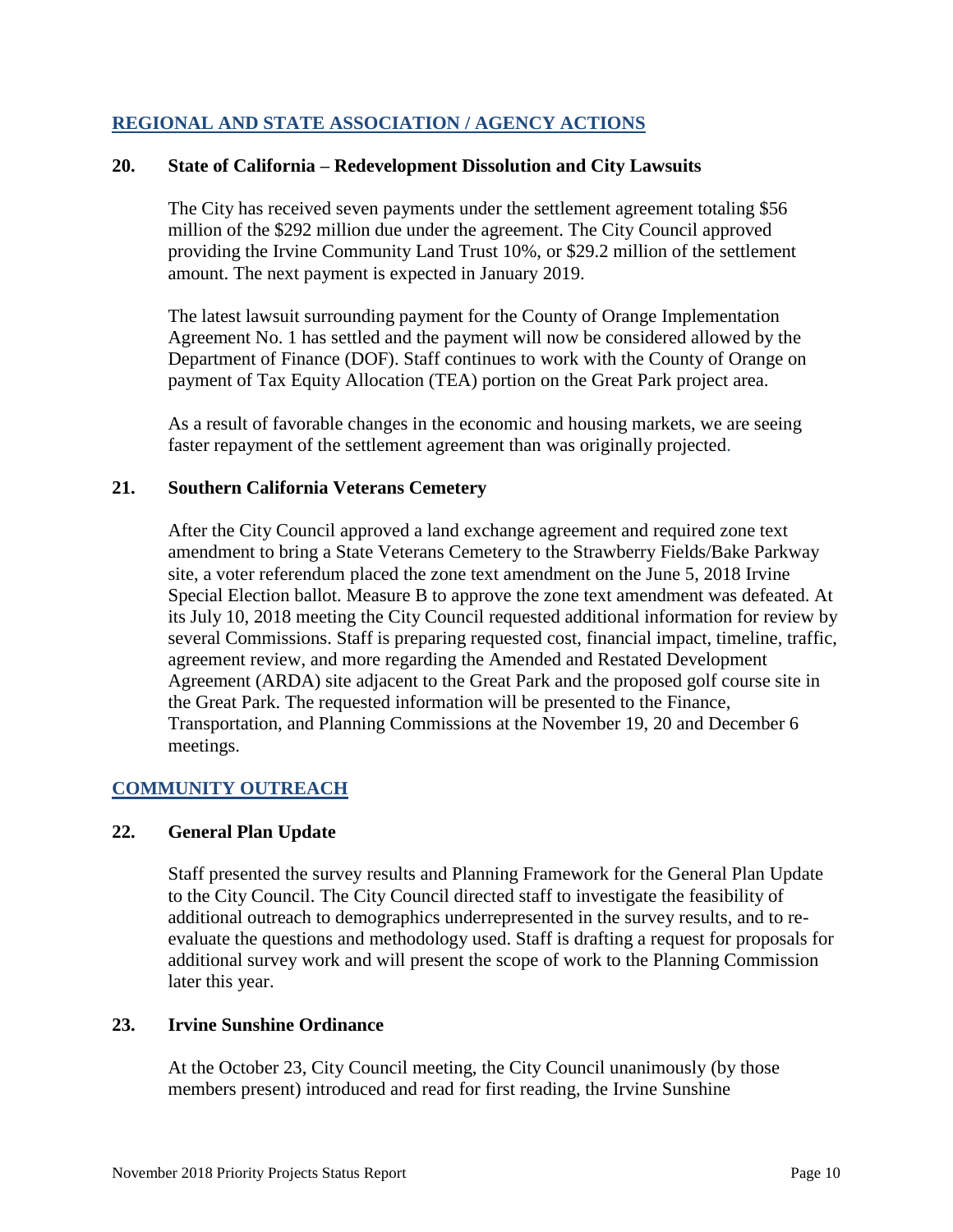Ordinance. The ordinance will ensure that informed participation is protected by, (1) the public having advanced notice of business that is scheduled for consideration by the City Council and City commissions, (2) the public has timely and reasonable access to information and materials that may be considered by the City Council and City commissions, (3) the public and has the opportunity to present opinions, viewpoints, and information to the City's decision-making bodies, and (4) the City's decision-making bodies conduct their meetings in full view of the public. A second reading and adoption of the Irvine Sunshine Ordinance will be submitted at the November 13 City Council meeting and the ordinance will be in effect 30 days following adoption.

### **24. November 6 General Municipal Election – Voting Service Center**

The City is collaborating with the Registrar of Voters on a Voting Service Center available to all Orange County registered voters October 27 through November 5. Services include: weekend voting, drive-thru and secure vote-by-mail ballot drop-off, replacement ballots, same day (conditional) voter registration, and in-person voting.

## **25. Digital/Electronic Business Services Projects**

The City Clerk's Records Section has been working with staff citywide to streamline business processes in order to enhance City services provided to staff and the public. The effort will increase efficiencies by automating routine tasks, aggregating content across multiple repositories to connect disparate applications, and ensuring compliance with regulatory requirements. Project examples include Surplus Property Disposition, Requests for Public Records and Police Reports, GIS integrations, and the upfront capture of electronic documents.

## **PUBLIC SAFETY**

### **26. Emergency Management**

In October, the Office of Emergency Management joined the Orange County Health Care Agency and six south Orange County cities for a first of its kind Point of Dispensing (POD) exercise. Irvine hosted the event at the Orange County Great Park. The POD exercise simulates what would happen in an emergency in which medication or other supplies need to be distributed to the public.

### **27. Community Events**

On October 20, the Irvine Police Department held its annual Open House. Guests received tours of the station and were able to check out an array of police vehicles. The K9 and Mounted units were popular attractions. This tradition allows police personnel to connect with the community and enhances the police-community partnership.